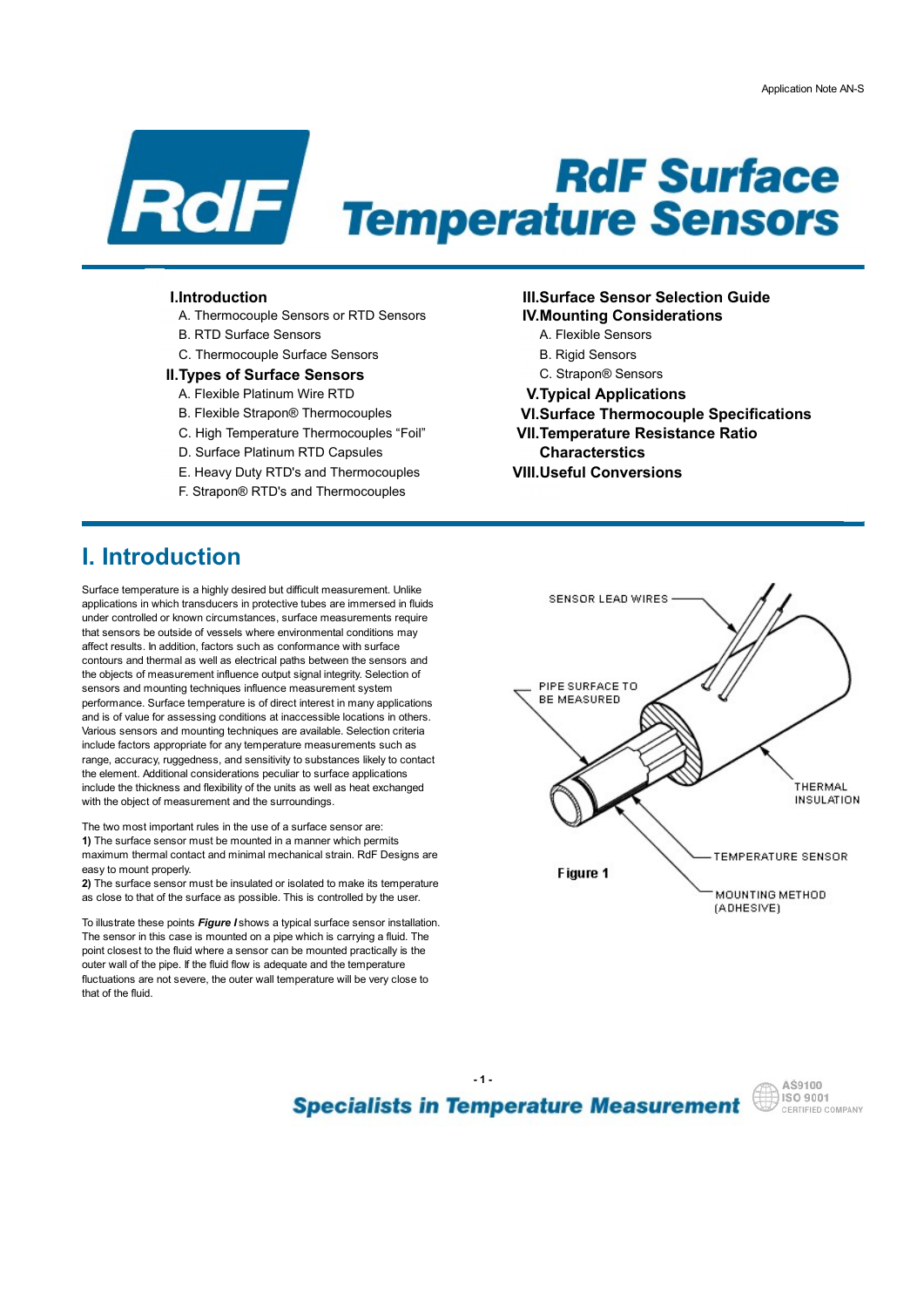The surface sensor is only able to measure its own temperature and an attempt must be made to make the surface and sensor temperatures the same. This can be done by placing insulation over the sensor to reduce the effects of the environment and by choosing a mounting method that provides good thermal contact between surface and sensor.

The method chosen for mounting the sensor is equally important. While good thermal contact is desired, a large mismatch in thermal expansion coefficients may cause strain in a wire Resistance Temperature Detector sensor. This strain will produce a change in resistance that could be misinterpreted as a temperature change. Most RdF flexible models use miniature supported thin film sensing elements which eliminate strain effects in surface mounted RTDs.

When mounting both resistance and thermocouple sensors, the leads should be in contact with the sensing surface for some length to reduce the effects of thermal conduction from the sensing wire or junction.

As can be seen by this introduction, an accurate surface temperature measurement is not a simple matter. A review of the application and a procedure for installation should be considered prior to ordering. It is our intention in these application notes to provide general guide lines for the use of surface sensors.

## A. Thermocouple Sensors or RTD Sensors?

A review of the various sensor types and tables of specifications will clearly identify the most significant differences between RTD and Thermocouple sensing types. In some applications such as those involving temporary, noncritical measurements at medium temperatures, either type would suffice as<br>only cost would be the determining factor. In general, though, thermocouples<br>have a wider operating range, faster speed of response and are somewha only cost would be the determining factor. In general, though, thermocouples have a wider operating range, faster speed of response and are somewhat lower in cost. RTDs, on the other hand, offer higher accuracy and long term stability. Should any question of choice arise, the RdF Sales Department will be pleased to offer their recommendations for specific applications.

### B. RTD (Resistance Temperature Detectors) Surface Sensors

- ° Higher Accuracy
- ° Long Term Stability
- ° Higher Signal Output
- ° No Reference Points or Compensation Circuits needed
- ° –200°C (–320°F) to 480°C (900°F) Operating Temperature

The RTD surface temperature sensors consist of a fine resistance wire or supported thin film sensing grid sandwiched within a wafer-thin insulating carrier and with convenient wire or ribbon lead termination. Most of these sensors are designed to be cemented in place on the surface to be measured. However, RdF also offers a silicone rubber overmold version which is usually attached with a band clamp or tape.

RTD sensors, unlike thermocouples, do not require a reference point, ice baths or temperature compensation circuits. The sensors have a very low thermal mass thereby providing true surface temperature measurements as well as response times as fast as 50 milliseconds. The established position of the platinum sensor as a precision temperature measuring sensor is demonstrated by its selection to define the International Temperature Scale (ITS–90) from –190°C to +660°C. The major reasons for selecting the platinum thermometer as the primary standard are: exceptional stability and repeatability of its resistance temperature parameter. RTDs have a signal output of 50 to 200 times that of a thermocouple. This means that temperature measurements can often be made with standard instrumentation.

### C. Thermocouple Surface Sensors

- ° Very Fast Response
- ° Wide Operating Range
- ° Low Cost
- ° Rugged Construction
- ° Very Easy to Use

These RdF surface thermocouple sensors are available in wire or foil types. As the thermocouples are not a resistance device using a grid wire or thin film as in the RTD type surface sensors, they are considerably more rugged for general purpose use and not affected by strain due to mounting materials or methods. They are inherently simple in design which leads to their lower cost. All thermocouple surface sensors are characterized by their ability to function at considerably higher temperatures than RTD sensors and their faster time response. However, the thermocouple sensor generates a low voltage signal which may require accessory amplification which may prove disadvantageous in a high electrical noise environment.

# II. Types of Surface Sensors

### A. Flexible Platinum Stikon® RTD Sensor Model 22810



This model is a platinum wire resistance temperature sensor which is designed to be easily installed and can conform to various surface contours. The standard resistance is 100Ω with a nominal IEC 751 curve (.00385Ω/Ω/°C). This sensor's useful temperature range is –200°C to +232°C (–320°F to +450°F). See Data Sheet R-STK

### B. Flexible Stikon® Thermocouples



This series of flexible, inexpensive, insulated thermocouples are available in standard type "K", "T", "E", or "J" calibrations. They are easy to install on various surface contours and are usable from –200°C to +260°C (–320°F to +500°F) continuous and to +371°C (+700°F) for short periods. Request Data Sheet T-STK



 - 2 - ©2003 RdF Corporation • 23 Elm Avenue, Hudson, NH 03051-0490 USA • TEL 603-882-5195 • 800-445-8367 • FAX 603-882-6925 • www.rdfcorp.com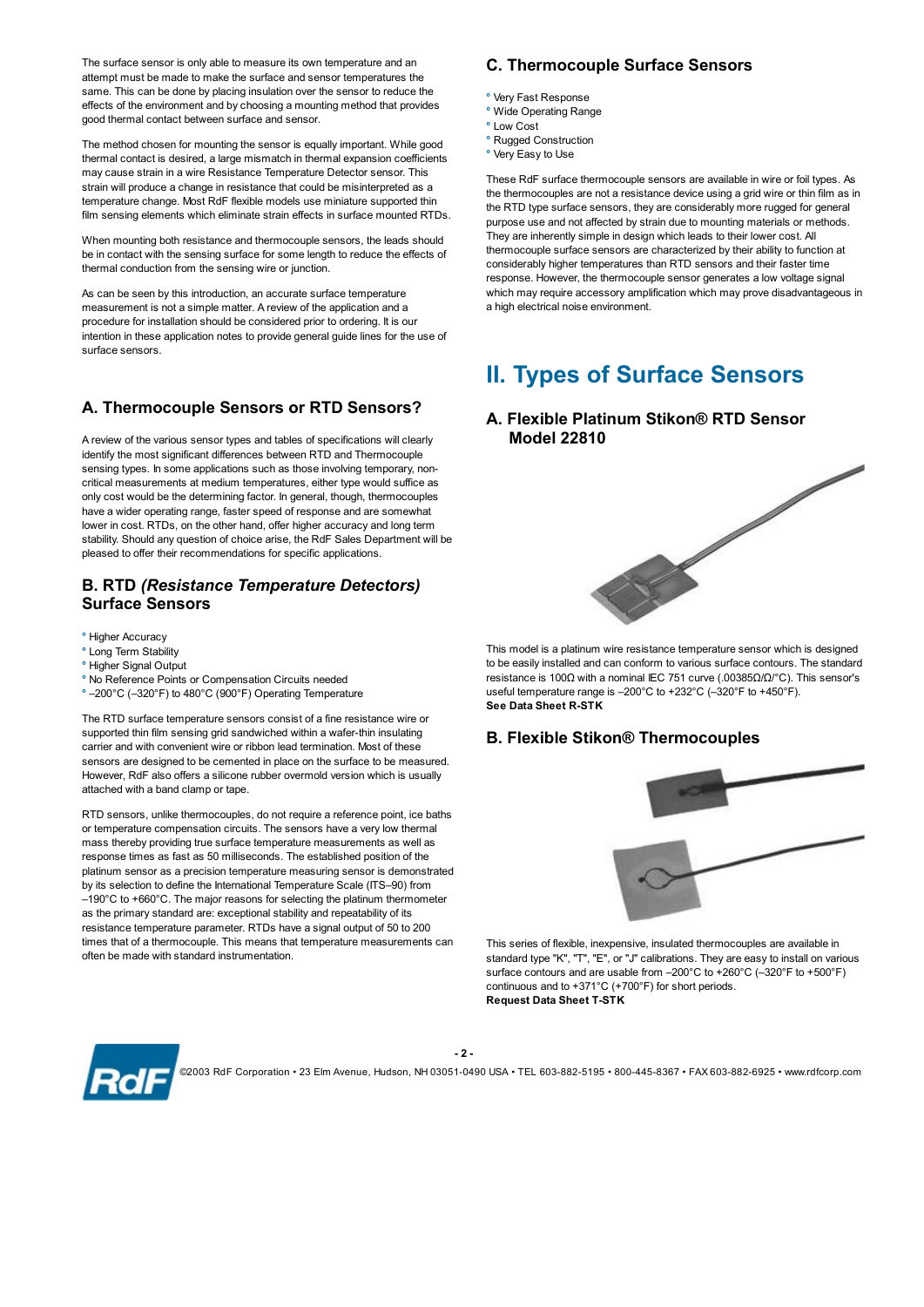### C. Flexible Foil Thermocouples

### E. Heavy Duty Sensors Models 22802 & 26881



This series of flexible, fast response thermocouples are available in insulated or uninsulated configurations. They are constructed of thermocouple materials with "K", "E", or "T" calibrations. They have useful temperature ranges between –200°C to +816°C (–320°F to +1500°F) depending on the thermocouple type. See Data Sheet T-F

# D. Surface Platinum RTD Capsules



These platinum RTD Capsule assemblies are ideal for the most demanding surface measurement applications. Available in 100Ω or 1000Ω configurations, these versatile components cover the range from –200°C to +260°C (–320°F to +500°F).Available in two, three or four lead wire configurations. See Data Sheet R-SCAP, R-MINI, R-IMM



These sensors are designed to be used for applications where they may be subjected to harsh environments or physical abuse. They are available as either RTD's or thermocouples and can be mounted by bolting, clamping, welding, etc. They have useful temperature ranges between –200°C to +760°C (–320°F to +1400°F) depending on type and term of use. See Data Sheet R-HD for RTDs

or T-HD for Thermocouple Types

### F. Strapon® Sensors RTD Models 22391, 22392, & 22393 TC Models 26391, 26392 & 26393



These sensors are designed for very easy installation with thermal insulation already installed. They are extremely flexible, available as an RTD or Thermocouple. They have a useful temperature range between –200°C to +232°C (–320°F to +450°F) continuous as mounted, 260°C (500°F) short term clamped.

See Data Sheet R-STR-LOW for RTDs or T-STR-LOW for Thermocouple Type

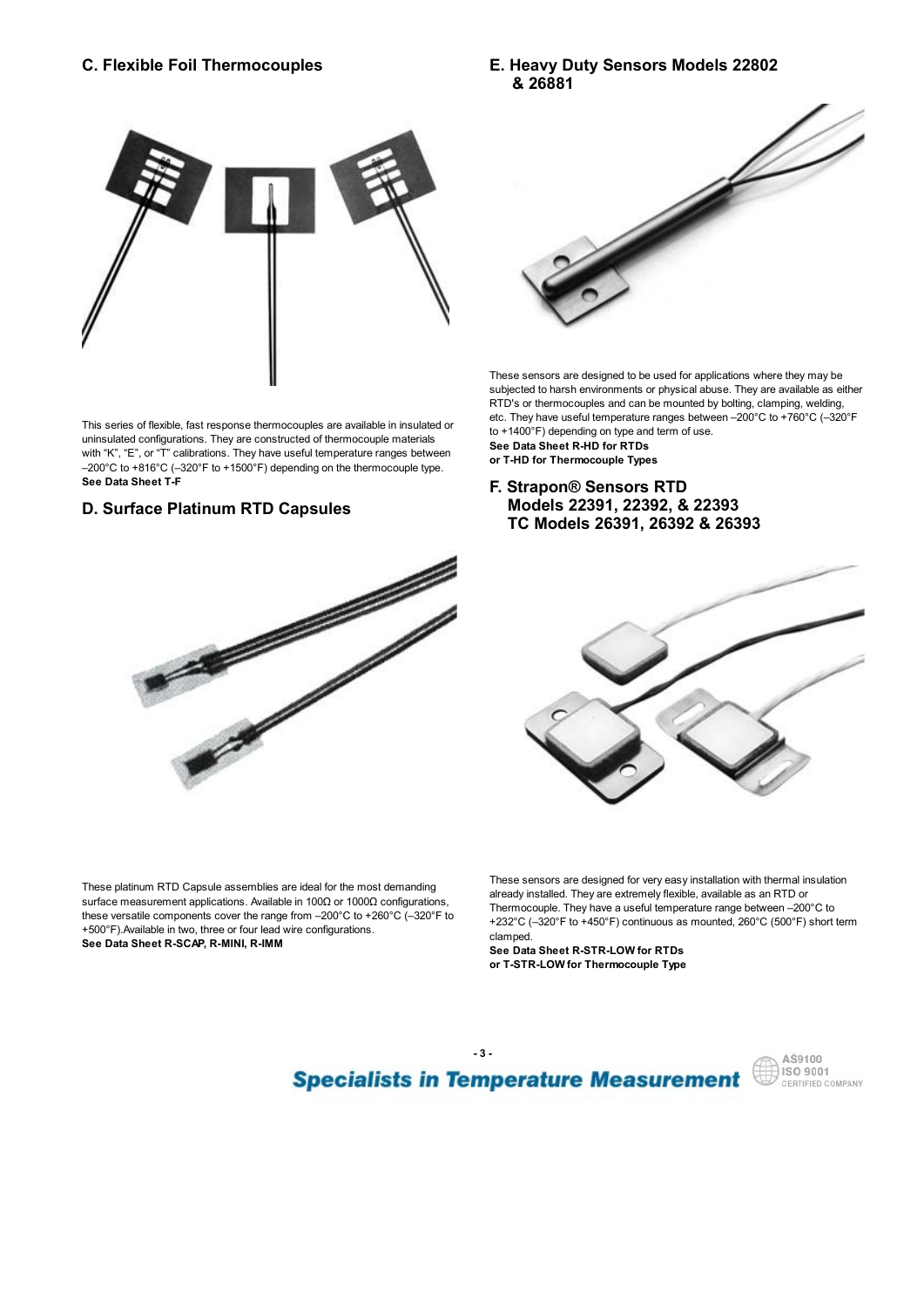# III. Surface Sensor Selection Guide

|                                                     |                                                                                                                              | III. Surface Sensor Selection Guide                           |                                             |                                                                          |
|-----------------------------------------------------|------------------------------------------------------------------------------------------------------------------------------|---------------------------------------------------------------|---------------------------------------------|--------------------------------------------------------------------------|
| <b>Sensor Style Model</b>                           | <b>Temperature Range</b>                                                                                                     | <b>Sensor Type</b>                                            | Sensor Size (in.)                           | <b>Carrier Material</b>                                                  |
| Flexible Wire Strapon® RTD<br>22810                 | $-200^{\circ}$ C to +232 $^{\circ}$ C<br>$(-320^{\circ}F to 450^{\circ}F)$                                                   | Resistance 100 $\Omega$<br>Platinum @ 0°C                     | $1.00 \times 0.62$                          | Polyimide                                                                |
| Flexible Stikon <sup>®</sup> TC<br>Sensor           | $-200^{\circ}$ C to +260 $^{\circ}$ C<br>Short Term to 371°C (700°F)                                                         | Thermocouple<br>Types K, E, T or J*                           | $0.32 \times 0.75$                          | Polyimide/Glass                                                          |
| Flexible Foil TC<br>Sensors                         | $-200^{\circ}$ C to 816 $^{\circ}$ C<br>$(-320^{\circ}F \text{ to } 1500^{\circ}F)$                                          | Thermocouple<br>Types K, E, or T*<br>Grounded or Ungrounded   | 1.00 x 0.75 or<br>$0.37 \times 0.75$        | Optional Polyimide                                                       |
| Heavy Duty Surface Mount<br>RTD 22802               | $-200^{\circ}$ C to 480 $^{\circ}$ C<br>$(-320^{\circ}F to 900^{\circ}F)$                                                    | Resistance 100 $\Omega$<br>Platinum @0°C                      | $1.00 \times 1.00$                          | 316 Stainless Steel                                                      |
| Heavy Duty Surface Mount<br>TC 26881                | $-200^{\circ}$ C to +760 $^{\circ}$ C<br>$(-320^{\circ}F to + 1400^{\circ}F)$<br>Leads to $480^{\circ}$ C (900 $^{\circ}$ F) | Thermocouple<br>Types K, E, T or J*<br>Grounded or Ungrounded | $1.00 \times 1.00$                          | 316 Stainless Steel                                                      |
| Strapon® RTD Sensors<br>22391, 22392<br>& 22393     | $-200^{\circ}$ C to +232 $^{\circ}$ C as mounted,<br>+260°C (500°F)<br>short term clamped                                    | Resistance 100 $\Omega$<br>or 1000 $\Omega$<br>Platinum @0°C  | $1.00 \times 1.00$                          | <b>Stainless Steel</b><br>overmolded with medium density<br>polymide pad |
| Strapon® TC Sensors<br>26391, 26392<br>& 22393      | -200°C to 232°C continuous<br>as mounted, $260^{\circ}$ C (500 $^{\circ}$ F)<br>short term clamped                           | Thermocouple<br>Types K, E, T or J*<br>Grounded or Ungrounded | $1.00 \times 1.00$                          | <b>Stainless Steel</b><br>overmolded with medium density<br>polymide pad |
| Miniature Flexible<br>Platinum RTDs<br>29222, 29223 | $-200^{\circ}$ C to 260 $^{\circ}$ C<br>(-320°F to 500°F)                                                                    | Thermocouple<br>Types K, E, T or J*<br>Grounded or Ungrounded | $0.14 \times 0.40$ or<br>$0.19 \times 0.40$ | Polyimide                                                                |
| Surface Platinum RTD<br>Capsules<br>29230, 29309    | $-200^{\circ}$ C to 260 $^{\circ}$ C<br>$(-320^{\circ}F \text{ to } 500^{\circ}F)$                                           | Resistance 100 $\Omega$<br>or 1000 $\Omega$<br>Platinum @0°C  | 0.22 x 0.50 or<br>$0.30 \times 0.50$        | Polyimide                                                                |
|                                                     |                                                                                                                              | Resistance 100 $\Omega$                                       |                                             | Polymide                                                                 |
| Immersible Surface<br>Platinum RTDs<br>29272        | $-200^{\circ}$ C to +232 $^{\circ}$ C<br>(-320°F to +450°F)                                                                  | or 1000 $\Omega$<br>Platinum @0°C                             | $0.30 \times 0.80$                          |                                                                          |

# IV. Mounting Considerations

### A. Flexible Sensors

The first step in installing a surface sensor is the determination of the mounting method. In the case of some sensors, mechanical mounting hardware is available and these will be described later, but in most cases an adhesive is required. In selecting an adhesive the following questions should be considered: • Is the expected operating temperature range compatible with the adhesive under consideration?

• Are the coefficients of thermal expansion of sensor, surface and adhesive similar?

• Is the adhesive application compatible with the installation? eg. if the adhesive requires a cure at an elevated temperature, it may become a problem in a remote installation.

• Is the adhesive mounting intended for permanent or temporary installation?

There are several types of adhesives that are commonly used to mount sensors:

### 1) Epoxies

This type adhesive is available in a variety of forms including liquid, pastes, films, tapes and powders, but are usually found in two parts which must be mixed before applying.

Cure times vary between 5 minutes at room temperature to several hours at elevated temperatures. Most epoxies have fillers added to the basic resin which make them ideal to fill gaps or over coat sensors.

### 2) Cyanoacrylate Adhesives

These adhesives are of the "super quick set" variety. They cure at room temperature in 10 to 60 seconds. There are temperature and humidity restrictions for their use. Because most cyanoacrylates either do not contain fillers or have limited capability to fill voids, parts must be in close contact.

### 3) Silicone

Silicone adhesives have the advantage of being rubbery and provide a resilient low stress bond between sensor and surface. They are available in single or two part paste or even as a double sided tape which can be instantly applied to sensor and surface. They have a very wide useful temperature range. The paste type silicones require a long cure time and are subject to possible reversion if not cured above the required service temperature.

### 4) Polyimide Adhesives

There are several families of polymer adhesives which provide excellent adhesion and high temperature stability. However, they must be cured under carefully controlled temperature and pressure requirements. This makes field installation very difficult.



 - 4 - ©2003 RdF Corporation • 23 Elm Avenue, Hudson, NH 03051-0490 USA • TEL 603-882-5195 • 800-445-8367 • FAX 603-882-6925 • www.rdfcorp.com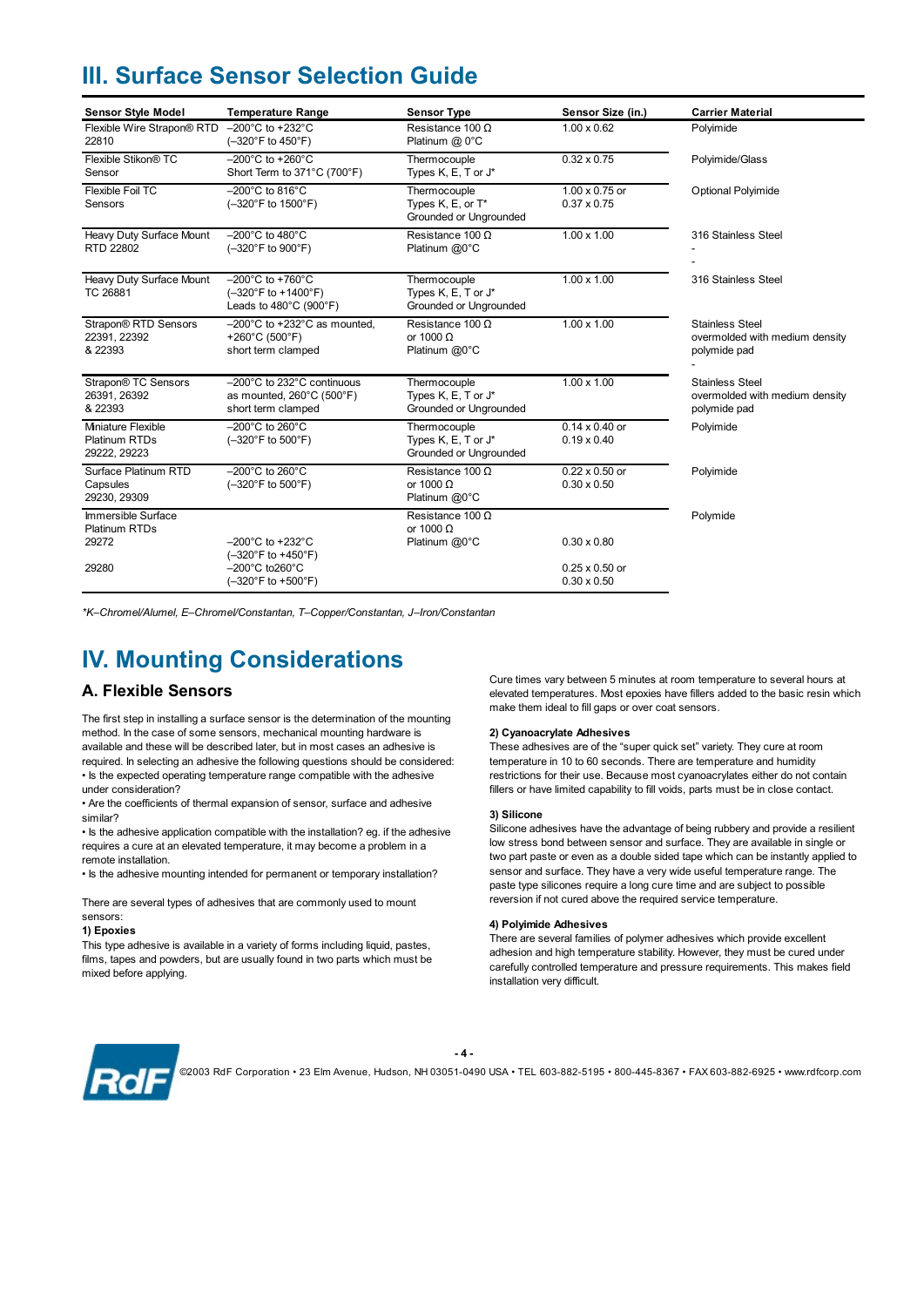# III. Surface Sensor Selection Guide

|                                                                                                                                                    | III. Surface Sensor Selection Guide                                                                                                                                                                                                                   |                   |
|----------------------------------------------------------------------------------------------------------------------------------------------------|-------------------------------------------------------------------------------------------------------------------------------------------------------------------------------------------------------------------------------------------------------|-------------------|
|                                                                                                                                                    |                                                                                                                                                                                                                                                       |                   |
| Leads                                                                                                                                              | <b>Typical Applications</b>                                                                                                                                                                                                                           | <b>Data Sheet</b> |
| Ribbon cable                                                                                                                                       | #26 AWG Stranded, Teflon® Insulated Flat or curved surfaces such as plastic, metal or glass for industrial, laboratory, commercial or<br>aerospace applications.                                                                                      | R-STK             |
| #30 AWG Solid, PFA or<br>Fiberglass Insulated                                                                                                      | Flat or curved surfaces such as plastic, metal or glass for industrial, laboratory, commercial or<br>aerospace applications.                                                                                                                          | <b>T-STK</b>      |
| 0.001 x 0.03 T/C Ribbons or<br>#30 AWG Solid, Fiberglass Insulated                                                                                 | Extremely low mass sensor for precise analytical or experimental measurements -<br>fast response time.<br>$+$                                                                                                                                         | T-F               |
| #22 AWG Stranded, Teflon® or<br>Fiberglass Insulated                                                                                               | Heavy duty applications where the sensor can be mechanically mounted such as<br>boiler tubes, flue stacks, refineries or plant applications where physical abuse is common. Bolt-on flange<br>can also be welded or bonded.                           | R-HD              |
| #22 AWG Stranded T/C Conductors,<br>Fiberglass Insulated                                                                                           | Heavy duty high temperature applications where the sensor can be mechanically mounted such as<br>boiler tubes, flue stacks, refineries or plant applications where physical abuse is common. Bolt-on<br>Flange can be welded.                         | T-HD              |
| 2 wire: 22 AWG. FEP. Twisted Cable<br>3 wire: 24 AWG, FEP, Twisted Cable<br>4 wire: 26 AWG, PFA, Ribbon Cable<br>Stranded, Teflon® Insulated Cable | Flexible sensors for immediate installation for permanent or temporary measurements<br>of fluid lines for energy management systems, process plants, refineries, utilities or aerospace<br>applications. Suitable for condensing or wet environments. | R-STR-LOW         |
| #20 AWG Stranded, Fiberglass<br>Insulated w/Fiberglass Overbraid<br>$\ddot{}$                                                                      | Flexible sensors for immediate installation for permanent or temporary measurements<br>of fluid lines for energy management systems, process plants, refineries, utilities or aerospace<br>applications.                                              | T-STR-LOW         |
| #28 AWG Stranded, PFA Teflon®<br>Ilnsulated Ribbon Cable                                                                                           | Flat or curved surfaces such as plastic, metal or glass for industrial, laboratory, commercial or<br>aerospace applications.                                                                                                                          | R-MINI            |
| #28 AWG Stranded, PFA Teflon®<br>Insulated Ribbon Cable                                                                                            | Flat or curved surfaces such as plastic, metal or glass for industrial, laboratory, commercial or<br>aerospace applications.                                                                                                                          | R-SCAP            |
| Stranded lead cables;                                                                                                                              | Flat or curved surfaces such as plastic, metal or glass for industrial, laboratory, commercial or<br>aerospace applications where condensation or shallow immersion occurs.                                                                           | R-IMM             |
| #22/#24 AWG, FEP Teflon®<br>Twisted<br>#26 AWG Stranded, PFA Teflon®                                                                               |                                                                                                                                                                                                                                                       |                   |

Ribbon

\*K–Chromel/Alumel, E–Chromel/Constantan, T–Copper/Constantan, J–Iron/Constantan

### 5) Ceramic Adhesives

Ceramic adhesives or cements have the advantage of having the highest useful temperature. They are used in paste form with metal oxides used as fillers with SANDBLAST an acid used as the binder. They often require a cure at elevated temperatures. After curing, ceramic cements are generally hard, brittle and hygroscopic.

### 6) Solvent Release Adhesives

There are a number of commonly available inexpensive adhesives which require the release of a solvent from the resin material to form the bond. It should be noted that if the sensor is impervious to the solvent, the adhesive will not cure properly. Caution should be used in selecting these adhesives. After the adhesive has been selected a procedure must be developed which can be used to consistently mount the sensor The following is a general guideline for a typical mounting procedure.

### 7) Surface Preparation (Figure 2)

One of the most important steps in mounting a surface sensor is the proper preparation of both the sensor and mounting surfaces. Dirt, grit, oils, finger prints, etc. can act as a mold release, and affect the adhesion of the sensor to the surface. As a minimum, the sensor and surface should be solvent cleaned with a clean cloth wetted with alcohol, acetone, M MEK or toluol.



Caution: some surfaces may be adversely affected by some solvents and a pretest of the solvent on the surface is recommended. In the case of metal or shiny hard surfaces roughening of the finish is usually required to insure a better bond. This can be done by roughening the surface with a light sandblasting or manually applied abrasive. Clean air should be used to remove grit after roughening is complete, followed by a solvent cleaning as described above.

 - 5 - AS9100  $\left(\frac{11}{111}\right)$  iso 9001 **Specialists in Temperature Measurement** CERTIFIED COMPANY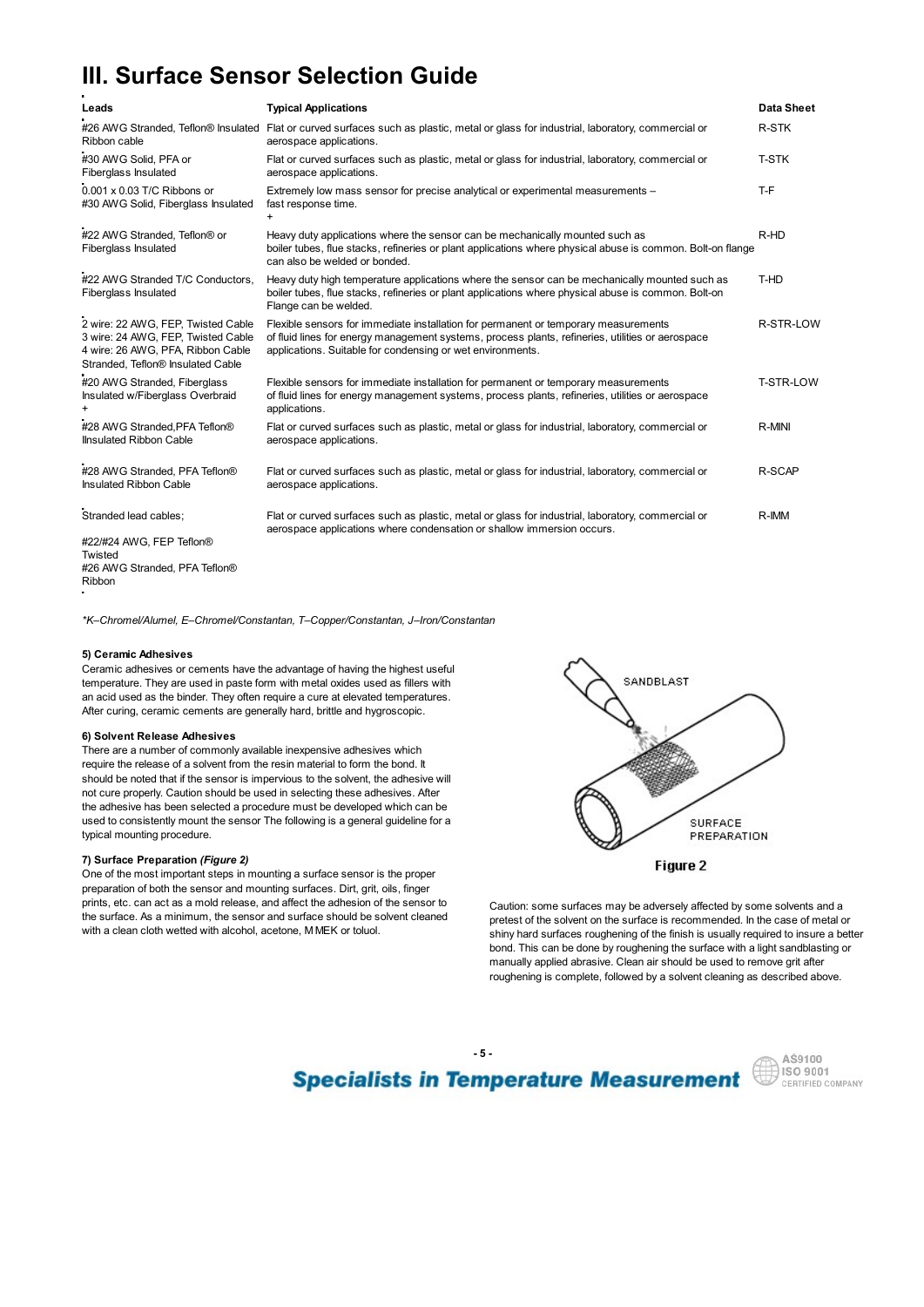### 8) Adhesive Preparation

After selecting the adhesive the manufacturers instructions should be carefully reviewed. Particular note should be made of mixing ratios, curing instructions and storage life. If there is a possibility that the manufacturers instructional limitations may be exceeded, the manufacturer should be consulted for his comments or recommendations. When developing the installation procedure the



### 9) Installation (Figures 3 & 4)

The sensor first should be held in the area it is to be installed to check for any size or contour problems. A method for anchoring the leadwires to provide strain relief and thermal heatsinking should be determined. When all of the preinstallation preparation is complete, apply adhesive to both sensor and surface and push sensor into place to squeeze out excess adhesive. A thin glue line will and push sensor into place to squeeze out excess adhesive. A thin give line will<br>produce better temperature measurement results than a thick glue line. If a flexible sensor is mounted to a curved surface, the resistance winding should be transverse to the curvature to reduce strain effects. Pressure should be applied to the sensor during the cure to assure that the entire sensor is bonded to the<br>
STIKON® THERMOCOUPLE surface contour. Pressure can be applied using a rubber pad clamped over the sensor. The rubber's resiliency will provide equal pressure on the sensor. A mold release or Teflon® coating should be used on the pad to prevent the adhesive from bonding to the rubber.

### 10) Electrical Check

Once the adhesive is cured the clamps must be removed, insulation should be placed over the sensor and lead wires connected to instrumentation leads. At this point an electrical continuity test should be performed with a VOM. If the sensor is a RTD an estimated resistance value can be found in the resistance versus temperature table. In the case of a thermocouple sensor, a voltmeter can be attached to the leads and by applying heat to the sensing area a signal will be generated that will confirm the integrity of the sensor and identify the polarity of the wires. When the mounting surface is electrically conductive a check to detect shorting between sensor and surface should be performed by checking continuity between surface and sensor leads. In the case of a grounded thermocouple this should be a dead short, for all other sensors this should be a minimum of 1 megohm on a VOM.

### B. Rigid Sensors

Sensors with rigid metal cases can also be bonded on a surface but are more often mounted by a more mechanical method such as welding,

brazing, bolting or clamping. The purpose of the rigid sensor is to provide a rugged sensor for a harsh environment so any of the forementioned mounting techniques will not damage the sensor except for extreme overheating during brazing or welding. The most common cause of damage to these sensors is due to inadequate strain relief for the lead wire. In areas where they are subject to abrasion or other mechanical abuse a cable with stainless steel overbraid or an armored jacket is recommended. After installation, an electrical check as described in the previous section should be performed.

### C. Strapon® Sensors

The Strapon® sensors are manufactured with the sensor attached to a contact shim and then overmolded with an insulating layer ready to be clamped to the surface. The Strapon® sensor can be purchased without hardware (Models 26391 & 22391) for those who wish to add their own clamp or mount them by cementing, or even taping them to a surface. Another style (Models 26392 & 22392) have a mounting shim which allows the sensor to be bolted to a surface. In both cases when installing a Strapon® style sensor, the sensor should be tightened until the shim is firmly on the surface, but not tight enough to strain the sensing element or deform the silicone rubber. A thermal grease can be used between the surface and sensing shim to increase the thermal conductivity if desired, but it should be noted that some silicone heat sink compounds could have an adverse effect on the silicone overmold. Strapon® Models 22393 and 26393 have an adapter and pipe clamp to facilitate installation. The adapter has a built-in stop to prevent excessive tightening of the clamp.

# V. Typical Applications



### 1. Biological Sensor (Figure 5)

Biological samples are often frozen for future use. A few examples are:

- The freezing of cancer cells for future research.
- The freezing of skin tissue removed from cadavers for grafts on burn patients.
- The freezing of animal sperm for future insemination and special breeding.

Living tissue is primarily water and as it freezes the water will expand, causing friction in the cells and possibly destroying the specimen. For this reason it is extremely important to carefully control the freezing rate. An RdF Stikon® thermocouple can be used for this application. A Type "T" thermocouple is chosen because it has published limits of error below 0°C. It is attached to the specimen container and is immersed into a cooling solution. Due to the low thermal mass of the thermocouple bead it can accurately follow the cooling process of the specimen. After the temperature of the sample is stabilized it can be moved to a storage area and the thermocouple can be removed for use on another container. In this case a pressure sensitive silicone adhesive can be used easily.

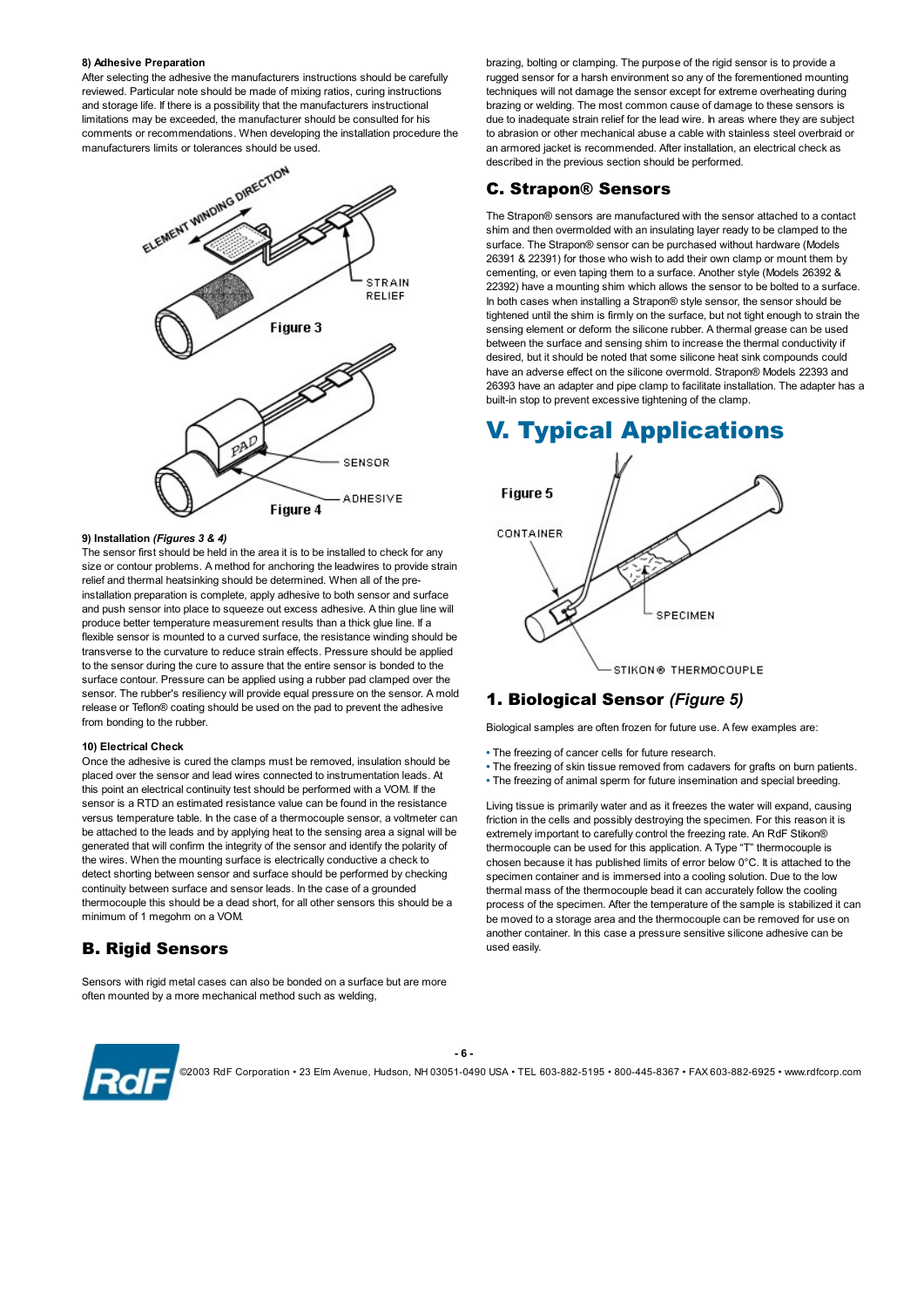## **2. Mold Temperature Sensor (Figure 6)**  $\qquad \qquad \qquad \qquad$  STEAM

The manufacturer of molded plastic cases needs to measure temperature inside the mold. This measurement was used to indicate variations in temperature and to control cycle rates which optimize production and reduce rejects. Due to the complex design of the mold, the use of a typical immersion sensor would require major modifications and prove costly. Also, the normal thermal mass of conventional thermocouple sensors prohibits the sensor from indicating true mold temperature. A foil thermocouple can be attached to a wall in the molding cavity and due to its extremely small thermal mass will respond rapidly to any changes. This style sensor is easy to install and the lead wires can be routed<br>between various parts on the mold assembly. between various parts on the mold assembly.



### 3. Structural Measurements (Figure 7)

The manufacturer of sophisticated military jet aircraft needs to measure many temperatures on various structures during test flights. These measurements will help detect design flaws and optimize performance on prototype aircraft before production begins. The sensor must have a very wide temperature range because temperatures can vary from 500°F near the engines to subzero at the wing tips. The sensor must also have very low mass and not affect the normal function of even extremely small parts.



A polyimide insulated flexible sensor such as RdF Model 22810 is ideal for this type measurement. The polyimide thermally stable material and the sensor with lead wires weighs less than 6 grams. The Teflon® insulated lead wires are easily terminated to connectors or instrumentation. Both Teflon® and polyimide are chemically resistant to most fuels, solvents, hydraulic fluids, cleaning agents and other chemicals used in the aerospace industry. These sensors are also easily installed using conventional epoxy adhesives.



### 4. Boiler Tube Measurements (Figure 8)

Boiler tubes carry high temperature water under extreme pressures. These tubes are generally bundled in tight configurations with little clearance. Due to the fact that flow restrictions affect boiler performance and the lack of clearance between tubes, the best way to obtain a temperature measurement is by an external surface measurement. RdF Sensor Models 22802 or 26881 are ideal for this type of application. The sensing pad can be formed by RdF to mate with the radius of the tubes. The sensor can be clamped or welded to the tube and lead wires can be routed to connection points beyond the tube bundle. These sensors are now a permanent part of the installation and are rugged enough to withstand unintentional abuse during normal maintenance.



### 5. Energy Management (Figure 9)

With the high cost of today's energy an energy management system has become a necessity for most large facilities. When installing these systems in older buildings, temperature measurements are required on pipes that were installed when the building was originally built. The contractor does not know the material or condition of this piping and is reluctant to do any machining for fear of fractures or failures that would require extensive repair. The Strapon® style sensor, RdF Models 22393 or 26393 equipped with a pipe clamp are ideal for this application. The clamp can be chosen to fit the appropriate pipe size. The sensor can be installed in tight areas by people with no prior training. This easy installation makes it ideal as a permanent measurement or for a temporary measurement for setting up the system.